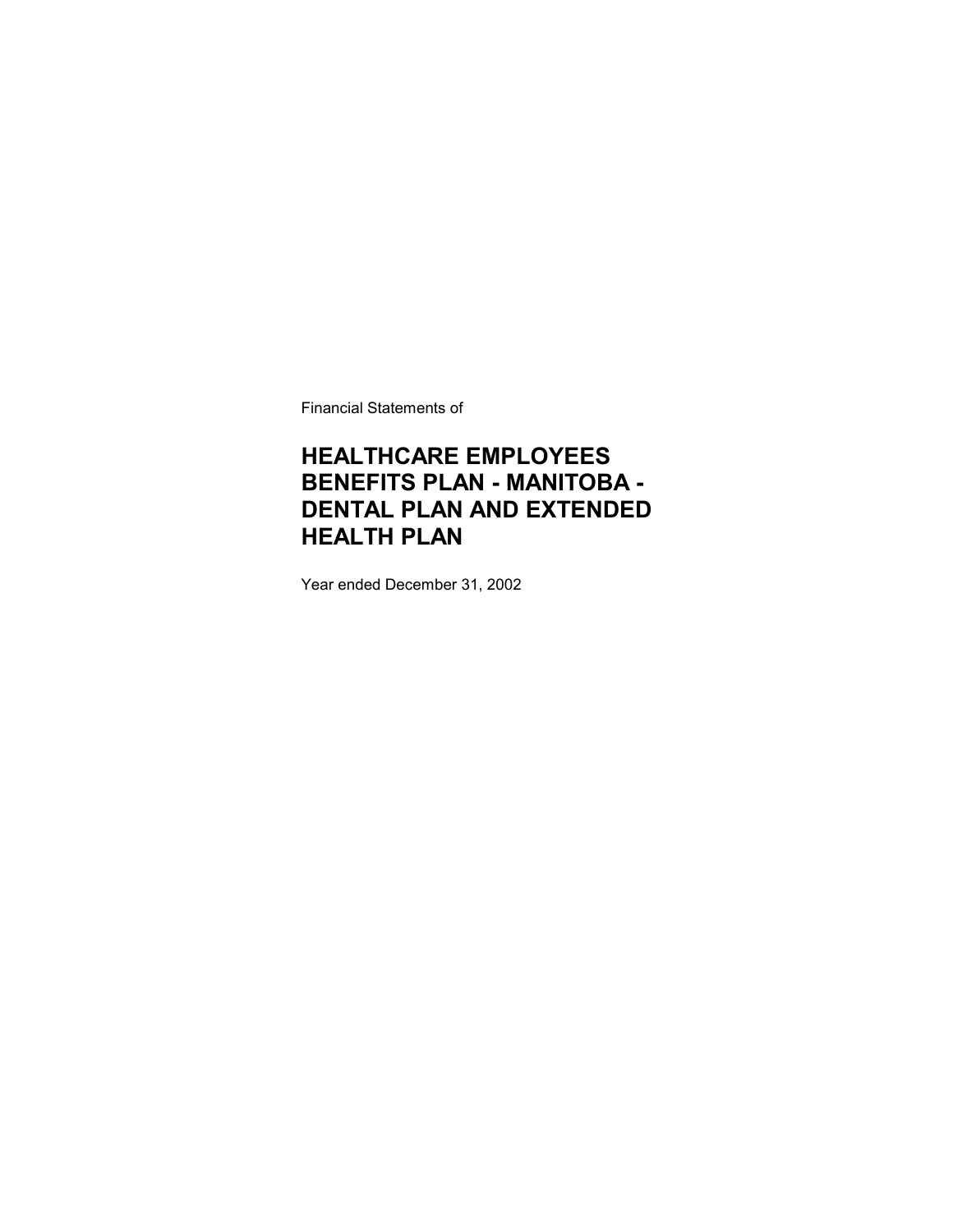

KPMG LLP Chartered Accountants Suite 2000 – One Lombard Place Telephone (204) 957-1770 Winnipeg MB R3B 0X3 Telefax (204) 957-0808 Canada www.kpmg.ca

### **AUDITORS' REPORT**

To the Board of Trustees of Healthcare Employees Benefits Plan - Manitoba - Dental Plan and Extended Health Plan

We have audited the statement of net assets of Healthcare Employees Benefits Plan - Manitoba -Dental Plan and Extended Health Plan as at December 31, 2002 and the statement of changes in net assets for the year then ended. These financial statements are the responsibility of the Plans' management. Our responsibility is to express an opinion on these financial statements based on our audit.

We conducted our audit in accordance with Canadian generally accepted auditing standards. Those standards require that we plan and perform an audit to obtain reasonable assurance whether the financial statements are free of material misstatement. An audit includes examining, on a test basis, evidence supporting the amounts and disclosures in the financial statements. An audit also includes assessing the accounting principles used and significant estimates made by management, as well as evaluating the overall financial statement presentation.

In our opinion, these financial statements present fairly, in all material respects, the net assets of the Plans as at December 31, 2002 and the changes in net assets and their cash flows for the year then ended in accordance with Canadian generally accepted accounting principles.

Signed "**KPMG LLP**"

Chartered Accountants

Winnipeg, Canada May 16, 2003

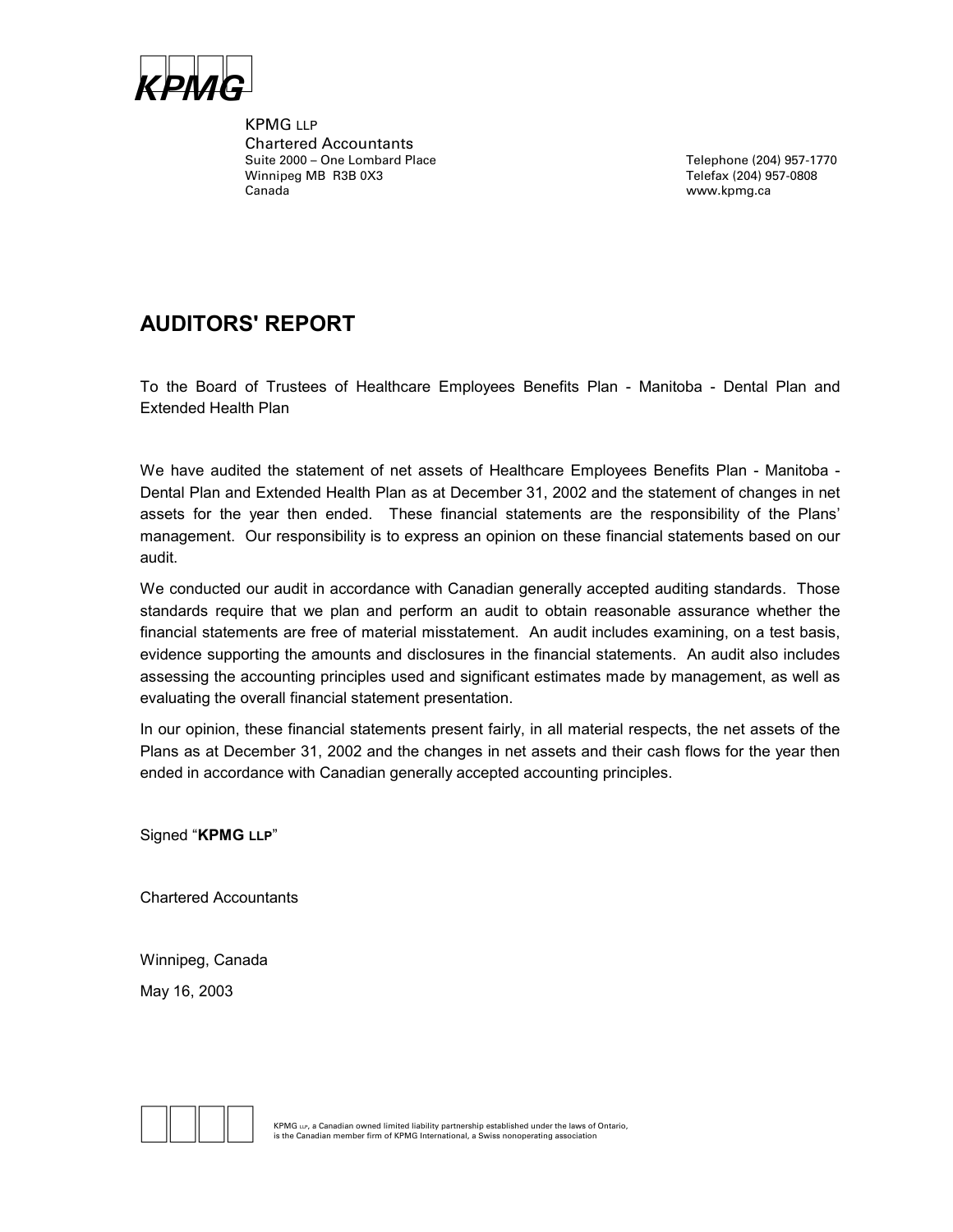Statement of Net Assets

December 31, 2002, with comparative figures for 2001

|                                                                                                         | 2002                                               | 2001                                            |
|---------------------------------------------------------------------------------------------------------|----------------------------------------------------|-------------------------------------------------|
| <b>Assets</b>                                                                                           |                                                    |                                                 |
| Cash and short-term deposits                                                                            | \$<br>276,797                                      | \$<br>379,509                                   |
| Premiums and other receivables                                                                          | 1,247,380                                          | 1,052,874                                       |
| Prepaid expenses                                                                                        | 4,480                                              | 2,281                                           |
| Due from Manitoba Blue Cross - Dental Plan                                                              | 74,142                                             | 515,853                                         |
| Due from Manitoba Blue Cross - Extended Health Plan                                                     | 977,174                                            | 1,223,816                                       |
|                                                                                                         | \$2,579,973                                        | \$3,174,333                                     |
| <b>Liabilities and Net Assets</b>                                                                       |                                                    |                                                 |
| Premiums payable and accrued liabilities                                                                | 1,369,452<br>\$                                    | 1,235,013<br>\$                                 |
| Due to Healthcare Employees Pension Plan - Manitoba (note 7)                                            | 11,117                                             | 69,474                                          |
| Reserves for IBNR (note 4):<br><b>Dental Plan</b><br><b>Extended Health Plan</b><br>Net assets (note 3) | 463,246<br>1,931,295<br>2,394,541<br>(1, 195, 137) | 446,516<br>1,917,752<br>2,364,268<br>(494, 422) |
|                                                                                                         |                                                    |                                                 |
|                                                                                                         | \$2,579,973                                        | \$3,174,333                                     |

See accompanying notes to financial statements.

On behalf of the Board of Trustees:

 $\wedge$  /  $\swarrow$  // ustee  $\mathcal{A}$  /  $\mathcal{A}$ **Trustee**  $\bullet$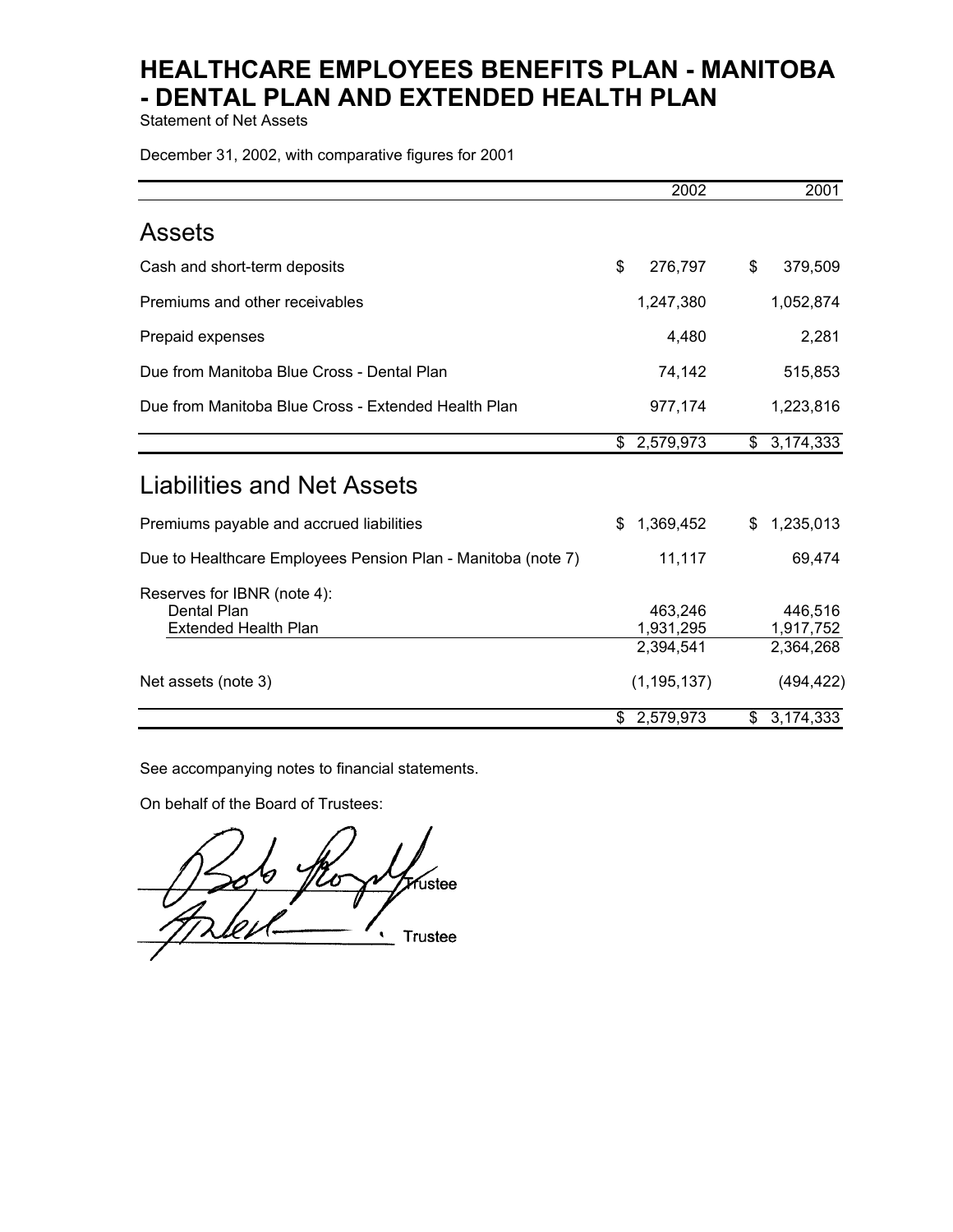Statement of Changes in Net Assets

Year ended December 31, 2002, with comparative figures for 2001

|                                     |                  |    | Extended   |                     |                 |
|-------------------------------------|------------------|----|------------|---------------------|-----------------|
|                                     |                  |    | Health     | 2002                | 2001            |
|                                     | Dental Plan      |    | Plan       | Total               | Total           |
|                                     |                  |    |            |                     |                 |
| Increase in net assets:             |                  |    |            |                     |                 |
| Premiums                            | \$10,496,477     | S  | 8,974,582  | \$19,471,059        | \$17,029,641    |
| Investment income                   | 17,453           |    | 36,257     | 53,710              | 133,230         |
|                                     | 10,513,930       |    | 9,010,839  | 19,524,769          | 17,162,871      |
| Decrease in net assets:             |                  |    |            |                     |                 |
| Claims incurred                     | 10,294,712       |    | 8,499,407  | 18,794,119          | 16,909,456      |
| Administrative - HEBP (note 7)      | 76,099           |    | 64,651     | 140,750             | 129,708         |
| Administrative - Blue Cross         | 578,286          |    | 682,056    | 1,260,342           | 1,044,107       |
|                                     | 10,949,097       |    | 9,246,114  | 20,195,211          | 18,083,271      |
| Net decrease in assets prior to     |                  |    |            |                     |                 |
| appropriations from reserves        | (435, 167)       |    | (235, 275) | (670, 442)          | (920, 400)      |
| Appropriations to reserves for IBNR | (16, 730)        |    | (13, 543)  | (30,273)            | (66,745)        |
| Net decrease in assets after        |                  |    |            |                     |                 |
| appropriations from reserves        | (451, 897)       |    | (248, 818) | (700, 715)          | (987, 145)      |
| Net assets, beginning of year       | 81,789           |    | (576, 211) | (494, 422)          | 492,723         |
| Net assets, end of year             | \$<br>(370, 108) | \$ | (825, 029) | \$<br>(1, 195, 137) | \$<br>(494,422) |

See accompanying notes to financial statements.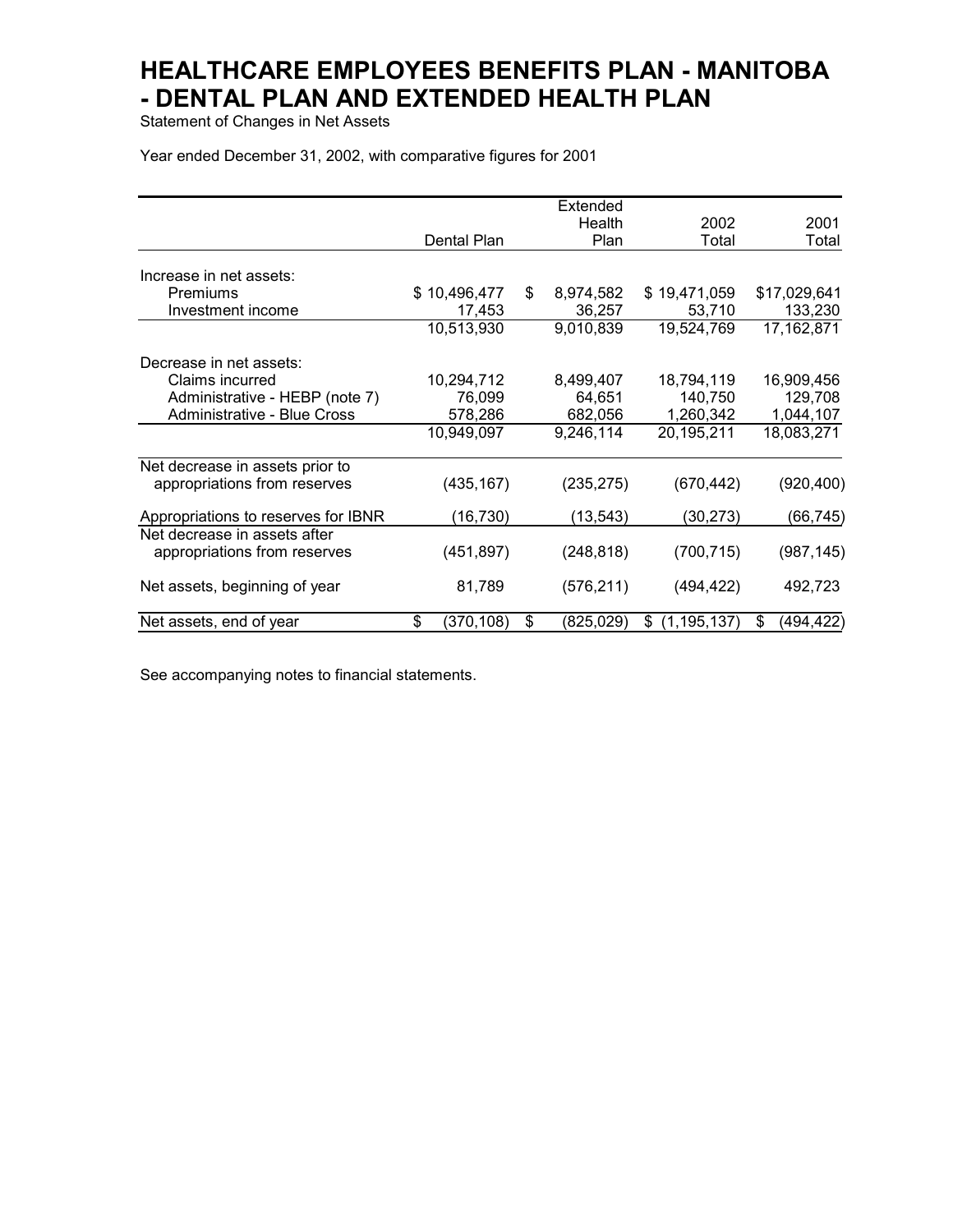Notes to Financial Statements

Year ended December 31, 2002

#### **1. General:**

The Healthcare Employees Benefits Plan - Manitoba ("HEBP") is a jointly trusteed, not-for-profit organization which includes the dental plan and extended health plan (the "Plans") for healthcare employees in Manitoba.

The Plans are registered as health and welfare trusts under the *Income Tax Act.*

The dental plan and extended health plan are not-for-profit plans. They provide dental coverage and basic and enhanced health benefits to participating active employees. They also include a retiree plan with basic - ambulance/semi-private plan and an enhanced health plan. Claims administration and adjudication for these plans is provided by Manitoba Blue Cross. The Plans are on a self-insured budgeted administrative services only basis ("BASO").

### **2. Significant accounting policies:**

(a) Basis of preparation:

These financial statements have been prepared in accordance with Canadian generally accepted accounting principles.

(b) Measurement uncertainty:

The preparation of financial statements in accordance with generally accepted accounting principles requires management to make estimates and assumptions that affect the reported amounts of certain assets, liabilities and reserves at the date of the financial statements and the reported amounts of certain increases and decreases in net assets, and appropriations from (to) reserves during the year. Actual results could differ from those estimates.

#### **3. Net assets:**

The unrestricted net assets represents the excess of premiums over claims (claims over premiums) since inception of the Plans. Under the BASO arrangement, the Plans are selfinsured.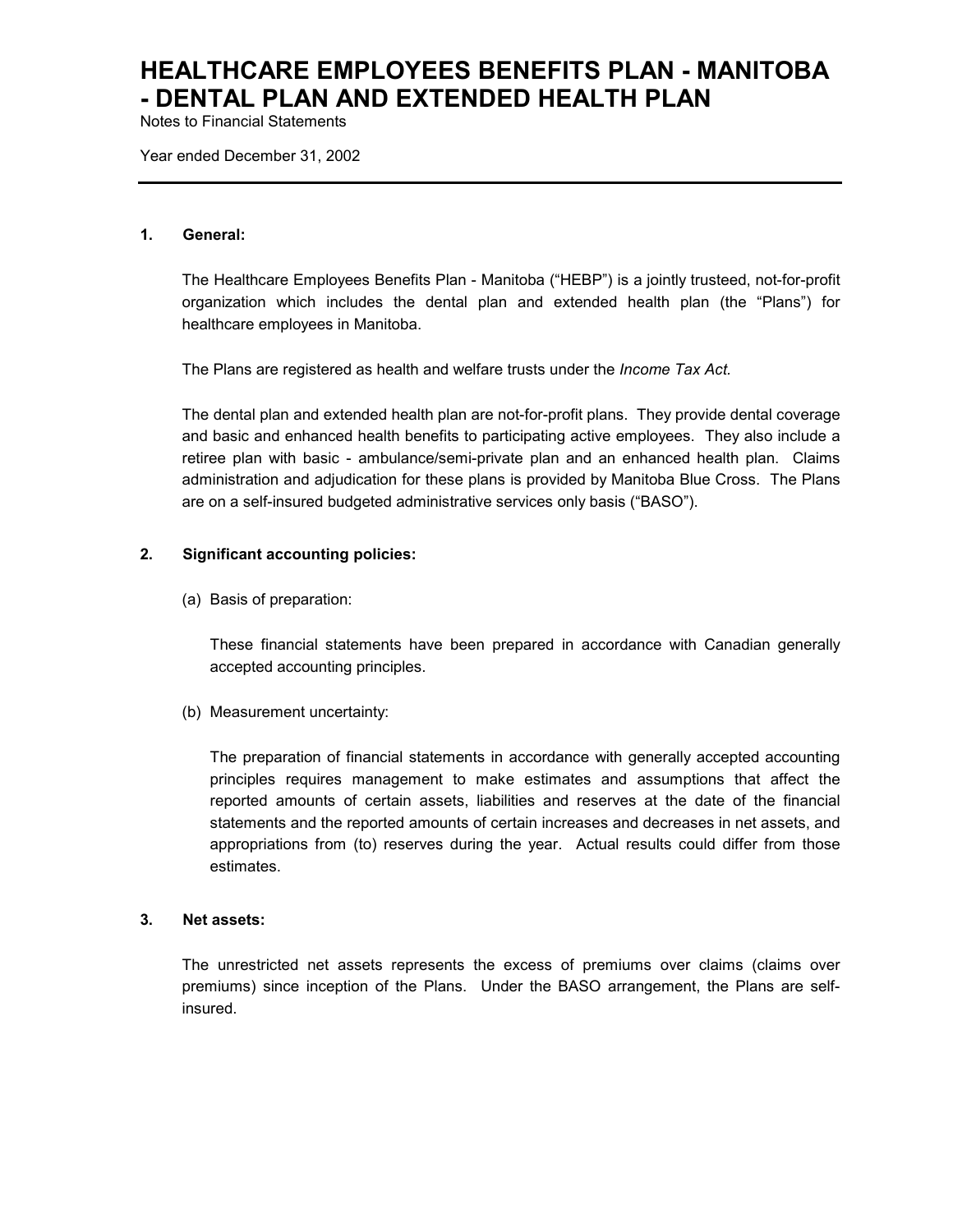Notes to Financial Statements (continued)

Year ended December 31, 2002

#### **4. Reserves:**

(a) Incurred but not reported ("IBNR"):

The Plans include IBNR reserves. These reserves are maintained to pay those claims which have been incurred but not reported at the date of the financial statements. The reserves are based on the average of the last two year's paid claims.

(b) Measurement uncertainty:

The reserves represent estimates for the full amount of all claims costs and the projected final settlements of claims incurred to the year end date. These reserves are calculated taking into account the time value of money plus explicit provisions for adverse deviations. These estimates of future loss activity are necessarily subject to uncertainty and are selected from a wide range of possible outcomes. These reserves are adjusted up or down as additional information affecting the estimated amounts becomes known during the course of claims settlement. All changes in estimates are recorded as changes to the provisions in the current year.

### **5. Assets earning investment income:**

|                                                                                                                                   | 2002                         | 2001                            |
|-----------------------------------------------------------------------------------------------------------------------------------|------------------------------|---------------------------------|
| Cash and short-term deposits<br>Due from Manitoba Blue Cross - Dental Plan<br>Due from Manitoba Blue Cross - Extended Health Plan | 276.797<br>74.142<br>977.174 | 379.509<br>515.853<br>1,223,816 |
|                                                                                                                                   | 1.328.113                    | \$2,119,178                     |

Interest was earned on Manitoba Blue Cross cash flows at 3.9% and on reserves and surplus at 4.79%.

### **6. Underlying risks:**

Claims and premiums risk:

The nature of the unpaid claims is such that the establishment of reserves is based on known facts and interpretation of circumstances, on a case by case basis, and is therefore a complex and dynamic process influenced by a variety of factors.